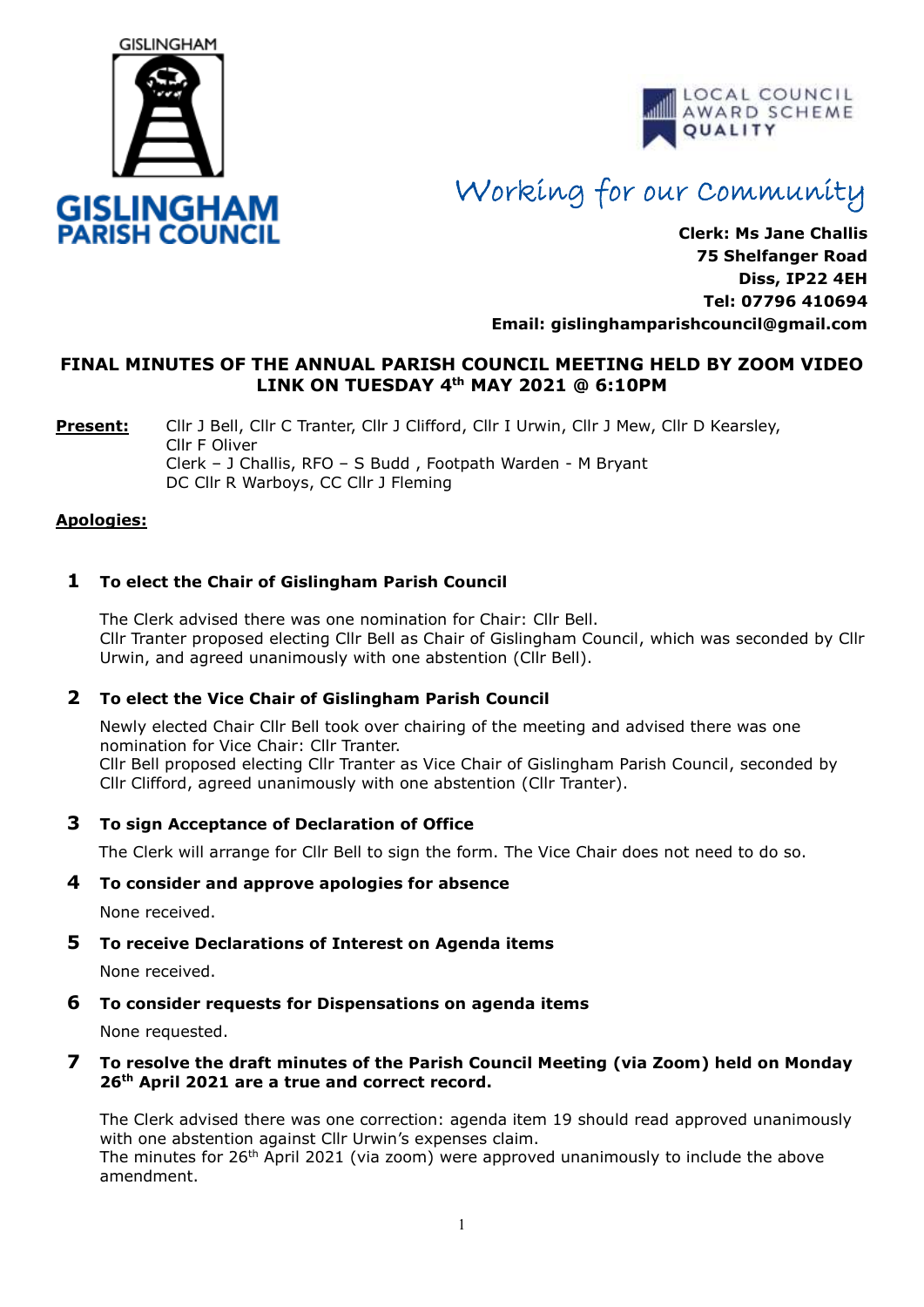6:15pm Cllr Kearsley joined the meeting and gave her apologies which were approved unanimously.

## **8 Matters Arising / Update on actions from the 26th April 2021 meeting.**

- Bins MSDC still to advise date to install new litter and dog bins.
- Third quotation for play equipment repairs still waiting for this.
- CCTV –the Clerk has arranged a site meeting on  $6<sup>th</sup>$  May 2021 with the Headteacher from Gislingham Primary School to discuss the possibility of procuring a mains power supply from the school.
- Charity Meadow bins MSDC have added the two bins to their list to empty.

6:20pm Cllr Oliver joined the meeting.

• Charity Meadow Playground Repairs – social media comments regarding the playground equipment have been brought to Councillor's attention. This was discussed and Councillors noted their disappointment that residents were not expressing their views directly to the Council when the play area has been a consistent agenda item and there is also a public participation session at each meeting.

6:23pm CC Cllr J Fleming joined the meeting.

#### **9 Report from County Councillor**

CC Cllr Fleming read out her Annual Report, a copy of which can be found as an addendum at the end of the minutes. CC Cllr Fleming commended the way all public bodies in Suffolk responded to the pandemic and stressed the importance of remembering the loss experienced by so many people as we move forward.

 Cllr Bell asked whether the Suffolk Archive is open. CC Cllr Fleming confirmed it is, with contact details available on the website.

 Cllr Bell commented that the current appointment system being operated by the recycling centres is excellent. CC Cllr Fleming advised that they are also looking into the possibility of automatic numberplate recognition.

Cllr Bell thanked CC Cllr Fleming for her report.

6:40pm CC Cllr Fleming left the meeting

## **10 Report from District Councillor**

DC Cllr Warboys read out his Annual Report, highlighting what a significant and tragic year it has been. A full copy can be found as an addendum at the end of the minutes.

Cllr Bell queried CIFCO and why it is outside of Suffolk. DC Cllr Warboys advised it is a company established jointly by Babergh and Mid Suffolk District Councils, to generate alternative sources of income through the purchase of commercial property using loans from the PWLB (Public Works Loans Board). The system has been debated at length including why the properties purchased are outside of Suffolk.

Cllr Bell thanked DC Cllr Warboys for his explanation and his report.

## **11 Public Participation Session (15 minutes set aside)**

No members of the public present.

#### **12 To discuss if Councillors wish to form a Planning Committee**

After discussing Councillors agreed unanimously that they did not wish to form a Planning Committee.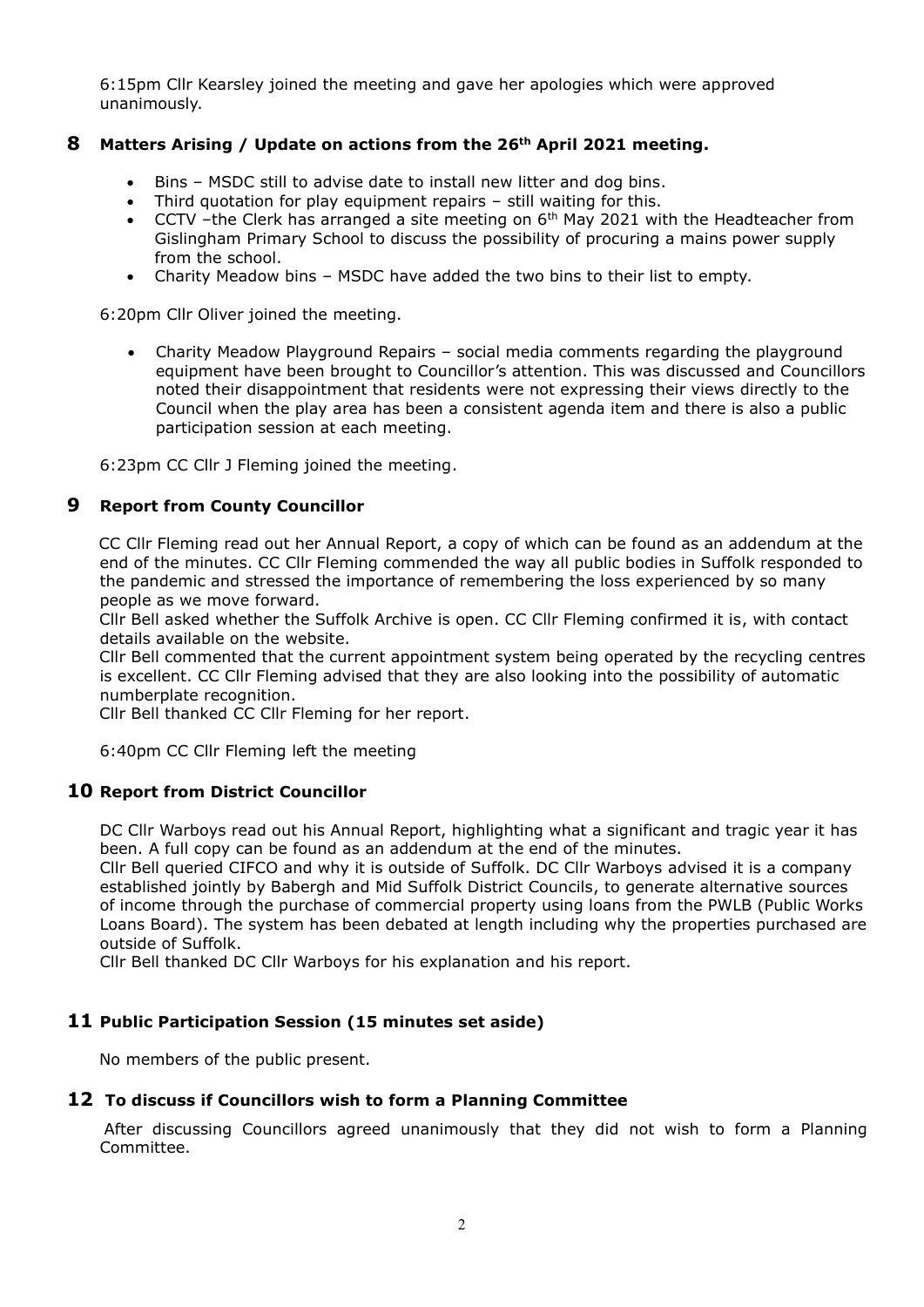## **13 To discuss if Councillors wish to form a Finance Committee**

After discussing Councillors agreed unanimously that they did not wish to form a Finance Committee.

## **14 To confirm Councillors who are members of the Staffing Panel**

Councillors Bell, Tranter and Kearsley confirmed that they are all willing to continue as members of the Staffing Panel with Cllr Tranter continuing as Chair. No other Councillors wished to join.

## **15 To set Dates for meetings to the year ending April 2022**

It was agreed to hold meetings on the following dates starting at 7pm, apart from Monday 21st June 2021 which will start at 6pm. These will be face to face meetings as the remote meeting legislation ends on 7<sup>th</sup> May 2021.

Mondav 21st June 2021 Monday 19th July 2021 Monday 16<sup>th</sup> August 2021 Monday 20<sup>th</sup> September 2021 Monday 18<sup>th</sup> October 2021 Monday 15<sup>th</sup> November 2021 Monday 20th December 2021 Monday 17<sup>th</sup> January 2022 Monday 21st February 2022 Monday 21st March 2022 Monday 18th April 2022

The Parish Council have purchased Face Shields for Councillors, the Clerk and RFO to wear if they wish, plus a supply of disposable masks for residents attending meetings. Hand sanitizer will be available.

7:05pm DC Cllr Warboys and M Bryant left the meeting

#### **ACTION Clerk to book the village hall for these dates and action risk assessments to adhere to Government Covid 19 rules.**

## **16 Chair's Report**

Cllr Bell read out her Annual Report which can be found as an addendum at the end of the minutes.

## **17 Clerk's Report**

• MSDC Tree, hedge and wildflower planting initiative – the deadline for submitting the application is  $20<sup>th</sup>$  June 2021 prior to the next Council meeting. Tree Warden Cllr Clifford advised she has already been approached by residents in response to her article in the Messenger, and asked Councillors to advise of any areas suitable for planting they may be aware of before the submission deadline. After discussing Cllr Clifford agreed to organise a poster with a cut-off date for resident applications, which can be advertised in the village and on the Council's website and social media page.

The Clerk thanked Councillors for their welcome and support since starting in the role in July 2020.

## **ACTION Cllr Clifford to create poster to advertise tree and hedge planting initiative**

7:34pm Cllr Oliver left the meeting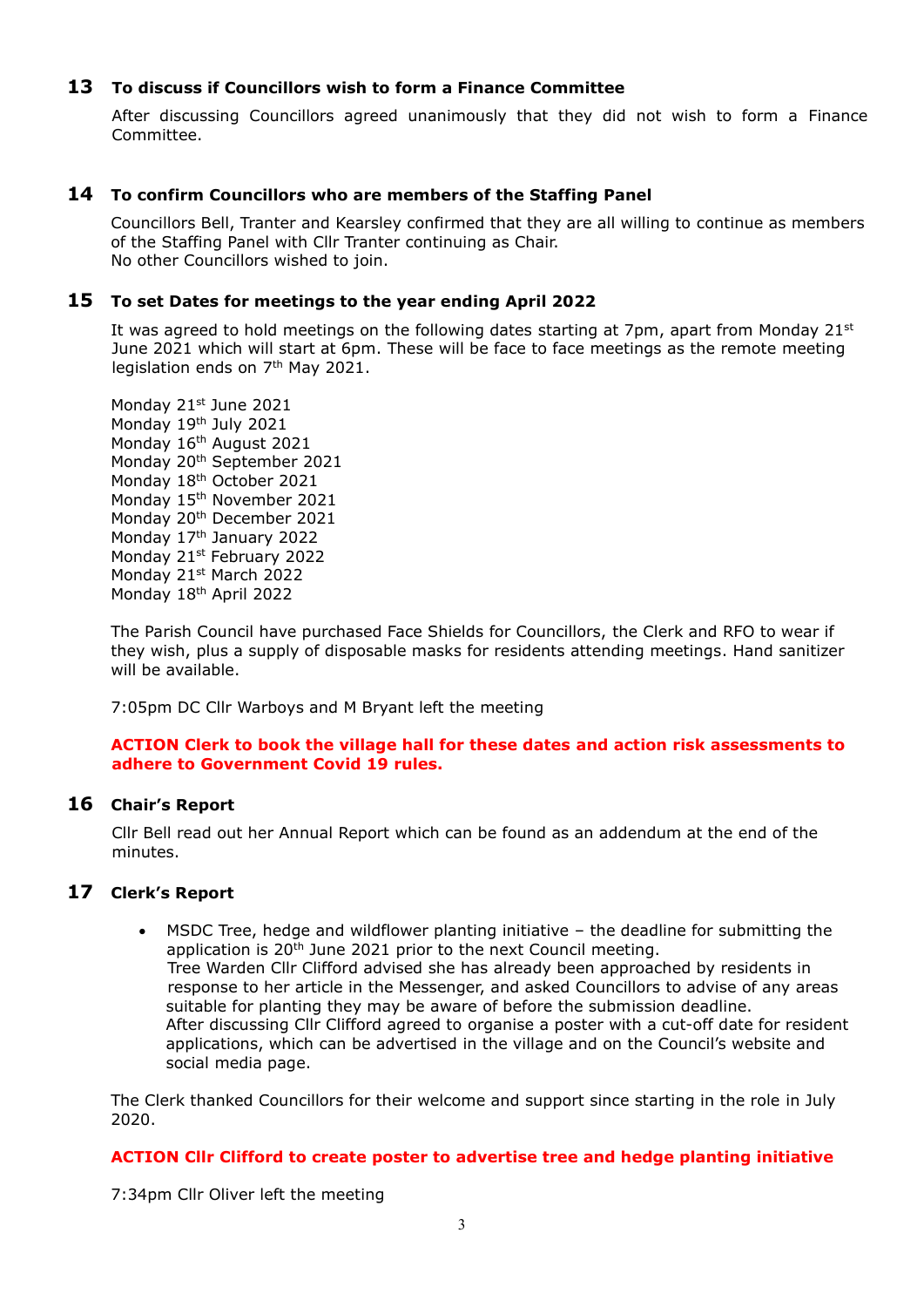# **18 RFO's Report**

- Current Account Balance 31/03/21 £213.92
- Deposit Account Balance 31/03/21 £79,737.74
- Income 2021 £21,190.43
- HMRC VAT reclaim 20/21 £1,006.26
- Mid Suffolk District Council (CIL) £0.00
- Mid Suffolk District Council (Precept) £15,420.00
- Grants and Donations Awarded 2020/21 15,721.35

The End of Year Accounts 2020/21 have been audited by Cllr Tranter and forwarded to Councillors in advance of the meeting, with the AGAR, for approval. Approval of the End of Year Accounts and AGAR proposed by Cllr Bell, seconded by Cllr Tranter, and agreed unanimously.

Payments for approval: Top Garden invoice 23 - **£360.00** Zoom Subscription for May meeting (Direct from Co-op Bank account) - **£14.39** Admin Payment (Clerk & RFO for May) - **£467.00**

Agreed unanimously

The RFO expressed her thanks to Councillors, SALC, and Clive Chopping for their help and support during the 9 months since taking on the RFO role.

#### **ACTION Cllr Bell to pay approved invoices by BACS.**

#### **19 Business Plan 2021/2022**

Needs updating for 2021/2022 to show forward monthly actions.

#### **ACTION Clerk and Cllr Bell to look at and update**

#### **20 Date of next Parish Council Meeting**

The next meeting will be held on Monday  $21<sup>st</sup>$  June 2021 at 6pm in the village hall.

Vice Chair Cllr Tranter expressed thanks to the Chair, new Councillors, and the new Clerk and RFO for adapting to the unusual working arrangements caused by the pandemic.

Meeting Closed at 7:48pm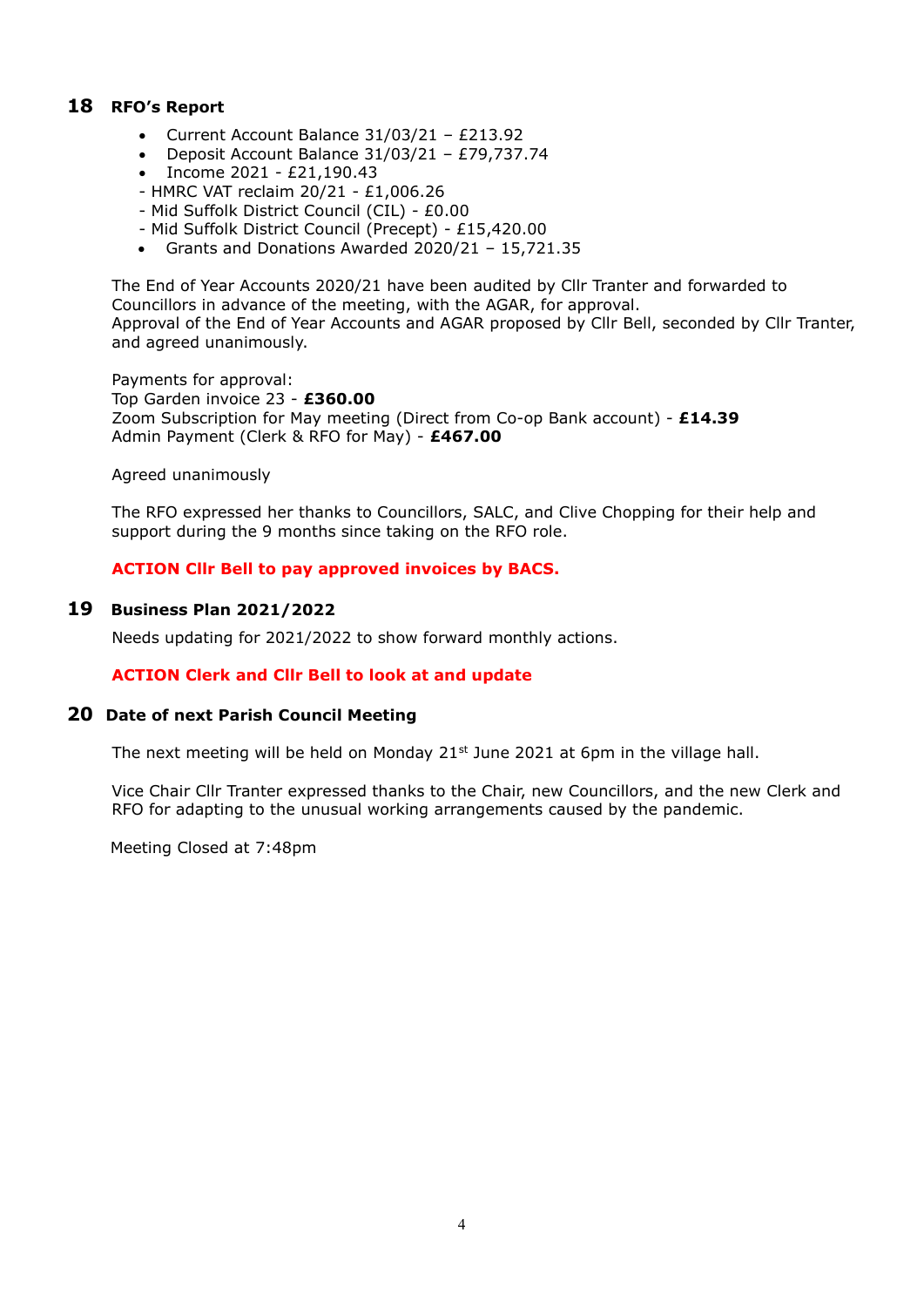# **Annual Parish Report 2020/ 2021**



# **Gislingham Parish Council**

Councillor Jessica Fleming, Hartismere Division, Suffolk

## [Jessica.fleming@suffolk.gov.uk](mailto:Jessica.fleming@suffolk.gov.uk) Tel: 07714-597980 Twitter: @jesstfleming

It goes without saying that this has been one of the most extraordinary years in memory. A year of intermittent lock down has had varying effects on people across the country, from financial devastation and loss to a renewed sense of the importance of a stable home life. During this time the Council public health team along with the NHS and CCGs have achieved a very successful testing, tracing and vaccination effort across the County. Suffolk's economic recovery plans are gearing up as restrictions lift, and attention is turning to support for businesses and people through grants, training and advice.

The work of the council has continued over the past year and all meetings have been held 'virtually' as of the end of March 2020. This has demanded a leap in technology and learning by officers and members as we have mastered chairing public meetings and voting remotely. The administrative staff and IT team have risen to the challenges. Moving forward, formal meetings are required to be in person again as of May 7<sup>th</sup> but less formal may remain remotely held.

During this period the Council has supported Suffolk schools as they moved to remote learning but key worker children still needed to attend classes, which has challenged teachers and parents alike; the return to school is welcomed by most. Other functions of the council have continued, such as the adoption and fostering programme, special education needs services and adult social care, all of which do not lend themselves well to remote working and have needed much organisational focus. There have been costs due to lockdown in mental and physical health, with lack of community activities, organised sport, and isolation particular concerns.

In 2019, most councils in Suffolk including the County declared a Climate Emergency, committing to work toward Carbon Net Zero by 2030. Initiatives have commenced over the past year with tree and hedge planting and the Plugin Suffolk electric vehicle charging programme, which includes funds for fast charge points for parish and town councils and non-profit organisations in rural areas.

The Hold - Suffolk's flagship new heritage facility on Ipswich Waterfront- opened in September. It is now the permanent home of Suffolk Archives Ipswich and shares facilities with the University of Suffolk. This is possible thanks to a grant of £10.3m from The National Lottery Heritage Fund, and further support from national organisations and Suffolk heritage groups

Recycling Centres have remained open most of the time with a new requirement to book slots, plans to introduce automatic number plate recognition to ease site entry are planned later this year. Also upgrades are planned for Foxhall, Rougham and Stowmarket centres and reuse shops will re-open.

Without the support of community groups and volunteers the picture of our return to living more normally would be very different. The collective effort has been massive and life changing for many.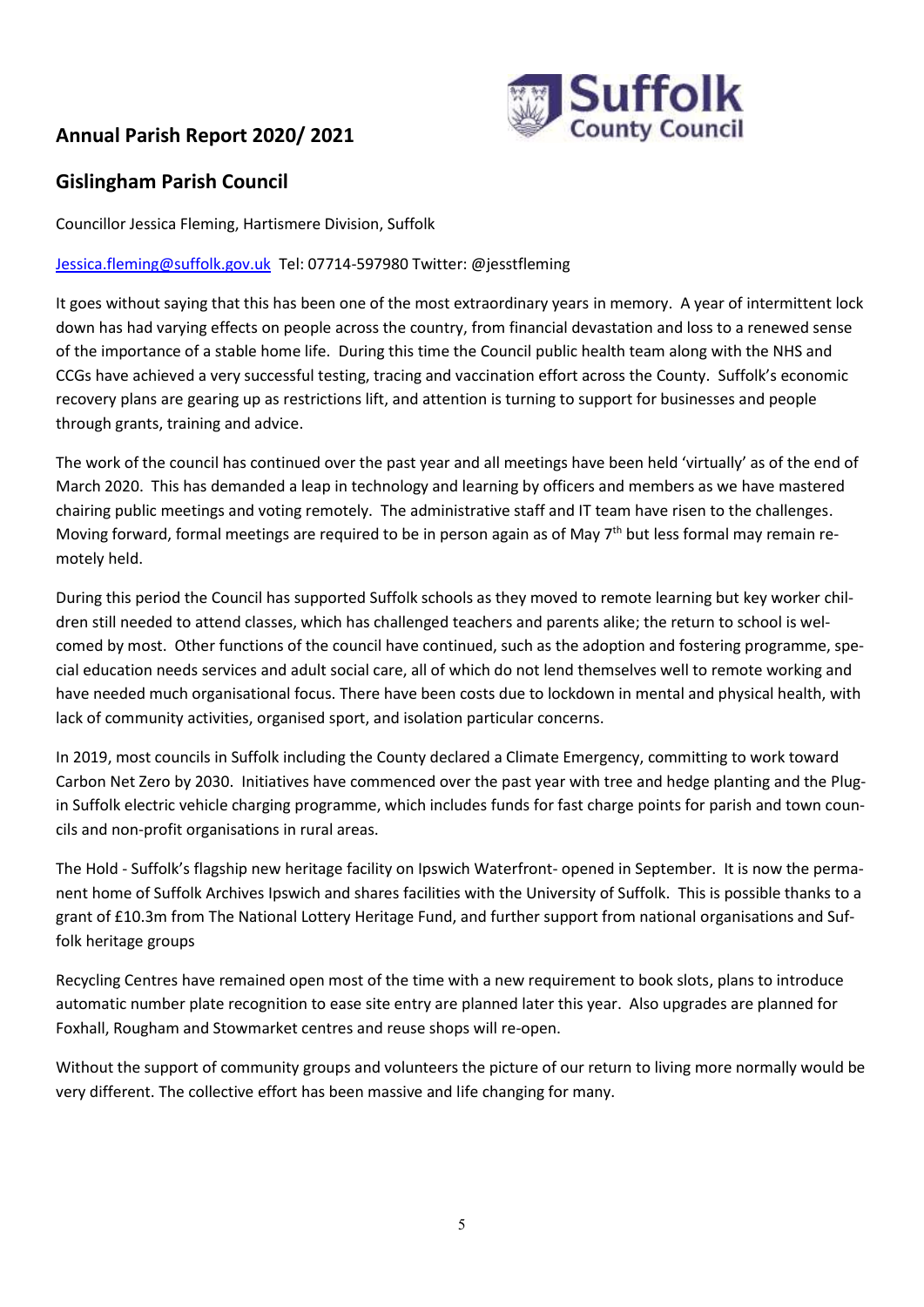# **DISTRICT COUNCILLOR'S ANNUAL REPORT MAY 2020 – APRIL 2021**

May 2020 Due to the Covid-19 emergency, from 23 March 2020, all Council meetings were cancelled, and Council staff began working from home where possible. Many staff have been seconded to different service areas and some of the routine work has been paused for the time being.

The Home but Not Alone helpline - 0800 876 6926 - was receiving several hundred calls a day. Staffed 09:00 to 17:00, seven days a week.

MSDC have so far received £1.069M in grants from Central Government to assist towards extra costs and reduced income.

Since the lockdown there were no formal District Council meetings until a planning committee meeting was held on Tuesday 28th April with members and officers using Skype facilities from their homes. The May Cabinet meeting was held using Skype and more and more meetings were being set up. Where possible task groups and informal meetings are continuing to try to move forward as much council business as possible.

Under delegated powers, as augmented by government legislation, some key decisions have been made by the Chief Executive. Most significant are the approval of Section 106 conditions regarding the Snoasis development and amendments to our statement of community involvement which means no site notices for planning applications.

The majority of planning decisions are now delegated to the Chief Planning Officer. Ward members are able to provide information and advice which is taken into account as decisions are taken.

June 2020 Staff were continuing to work from home, making use of Skype (now Microsoft Teams) to hold virtual meetings with colleagues and residents; non-urgent site inspections are not taking place. Many officers have been seconded to different duties to help MSDC respond to the issues arising from the pandemic.

A new £300,000 funding programme, for small businesses across Babergh and Mid Suffolk, The Business Innovation and Growth Fund, has been agreed - with funds to be allocated over the next three years. The aim is to help sustain and create jobs, provide opportunities to grow and innovate as well as react to the changing business landscape.

MSDC has funds to support organisations providing help to vulnerable residents. Community groups, along with town and parish councils, are playing a key role in easing the challenges faced by residents at this time. A Covid-19 Emerging Needs Grant was set up last month, ensuring much-needed funding could be provided to new and existing groups.

# July 2020 **The first full Council meeting since February 2020 was held virtually on 23rd of July and broadcast live via YouTube**.

First "post Covid" Review: Cabinet Targets. – Get economy moving again, get housing market moving again, improving housing standards, public health and wellbeing, climate change, innovation and transformation.

Proposals from the Cross-Party Task Force of Mid Suffolk and Babergh Councillors were considered by Cabinet on 6 July. They contained a number of environmental measures which could form the councils' first Carbon Reduction Management Plan, setting out how they aim to fulfil their ambitions of becoming carbon neutral within the next ten years. These included: B&MSDC will develop a plan to significantly increase tree and hedgerow planting in the district and B&MSDC will work with local communities and support them to develop local 'place-specific' solutions and build resilience to climate impacts.

Staff were returning from redeployments but systems such as the "Home but Not Alone" helpline kept in place.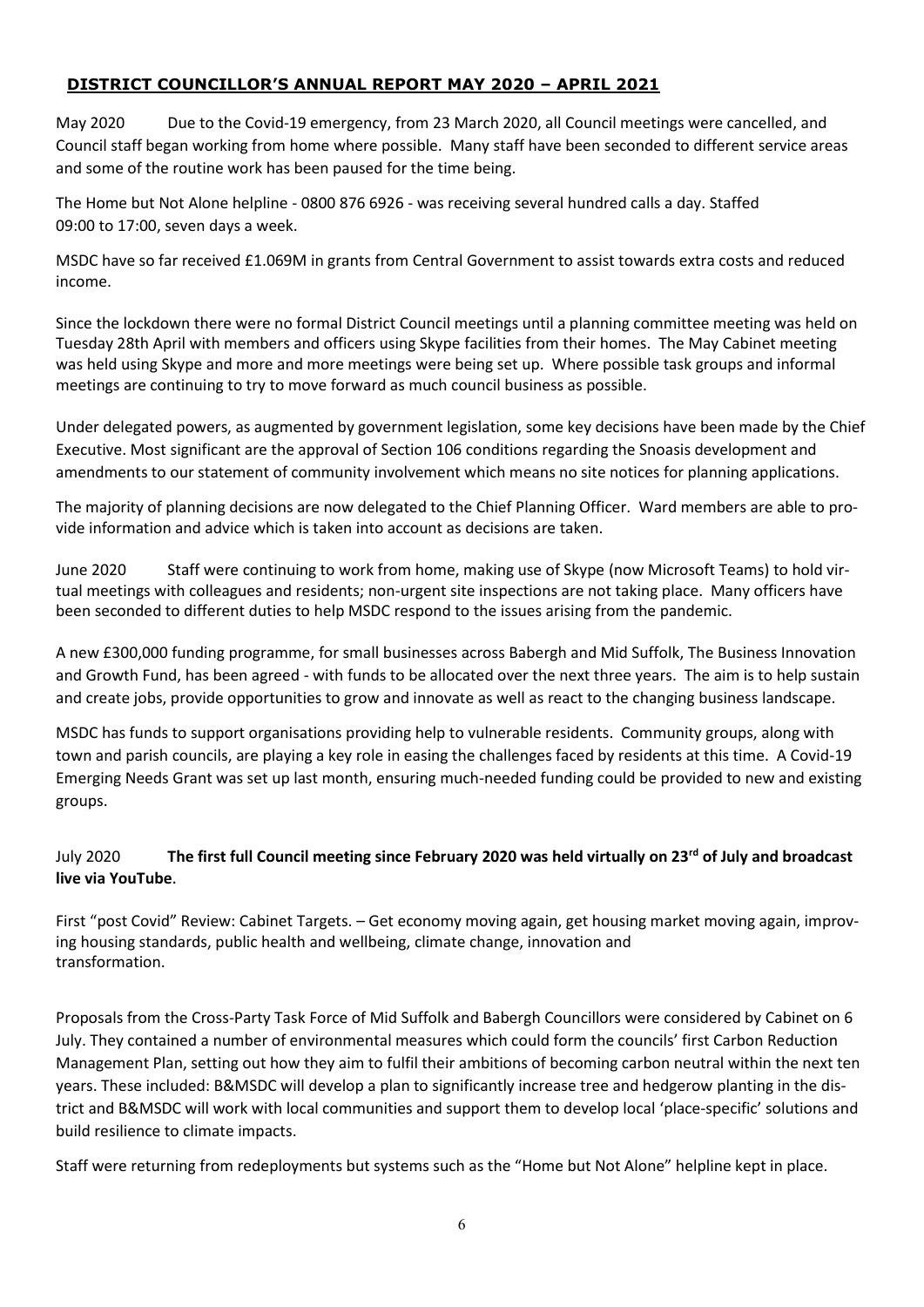Aug. 2020 The Green Group and the Liberal Democrat Group of Councillors joined forces to become 'The Green and Liberal Democrat Group' in order to more effectively hold the current administration to account. The new group has 17 members, one more than the Conservatives who will need to rely upon the Independent member and Chairman's casting vote. Rachel Eburne is the Leader of the new group; she approached the Conservative Leader with a request that the two groups work collaboratively for the benefit of residents of the District.

Babergh and Mid Suffolk are to share a £800,000 grant from the "Getting Building Fund" for the introduction of micro-generation and electricity storage solar carports in Sudbury and Stowmarket. The funding will provide 50% of the budget for Babergh and Mid Suffolk District Council to install multifunctional solar carports which will generate and store electricity and provide a point for electric vehicle charging.

Sept. 2020 The Annual Council Meeting was held virtually on 24th September. Barry Humphreys was elected as Chairman and Paul Ekpenyong as Vice Chair. The Committees and Chairs were all agreed, with the Chairman using his casting vote to elect all the chairs and vice chairs from the Conservative and Independent Group, except for Overview and Scrutiny which is traditionally chaired by an opposition member and will continue to be chaired by Keith Welham, with Keith Scarff as vice chair.

The Councils have carried out a review of the delivery of the public realm service which includes maintenance of open spaces, litter picking, public toilets and tree maintenance. Currently the service is provided by MSDC staff in Mid Suffolk, whereas in Babergh that work is contracted out. The aim is to have a common service delivery across both districts. Changes will beimplemented in summer 2021

Oct. 2020 Babergh and Mid Suffolk Councils have been awarded a grant of £100,000 to help cover the cost of temporary accommodation for homeless people over the winter. In Mid Suffolk there are few (possibly only 2) people sleeping rough but pre-Covid many others had been sofa-surfing or staying with elderly relatives. In order to protect vulnerable people, some of these people became homeless and were accommodated in hotels.

Government consultations on planning: *Changes to the current planning system* is about changes to planning policy and regulation including how the housing numbers for each local government area are calculated. *Planning for the future* is a White Paper that proposes major reforms to the planning system.

Nov. 2020 Mid Suffolk is administering the £500 compensation payment for those who have had to isolate due to Track and Trace. To date they have allocated £33,000. Separately, Government has provided £40,000 to the district council to use on compliance issues relating to Covid 19 such as environmental health or the need for Covid Marshalls in Stowmarket.

The Biodiversity Action Plan, produced by the cross-party task force, was adopted at the Cabinet meeting held on 9 November. The aim is to improve biodiversity in the way that MSDC operate, through specific initiatives and partnership working. One such initiative is to plant 500 trees and a kilometre of hedging during 2021/22. The task force will monitor the Action Plan and look for initiatives for increasing biodiversity.

Dec. 2020 Mid Suffolk is administering payments of grants to businesses forced to close or suffering a significant loss of income during the current lockdown period. The current assessment of additional costs is £800k and income reduction currently stands at £1.3 million. Support from Central Government has so far totaled £2.2million. When the shortfall in collection of council tax and business rates is also taken into account, the overall shortfall due to Covid 19 is £81k.

The budget setting process is under way; this will be a more difficult exercise than usual due to the uncertainty caused by the Covid-19 pandemic. MSDC has suffered a loss of income and extra costs. Also, more and more residents are unable to make payments of council tax and council rents.

MSDC has made further investments in properties in Luton and Epsom for £10.5 million and plans to spend a further £15 million making a total of £50 million, all paid for on long-term loans. These investments are managed by CIFCO. The property portfolio continues to decrease in value; two of the properties have been without tenants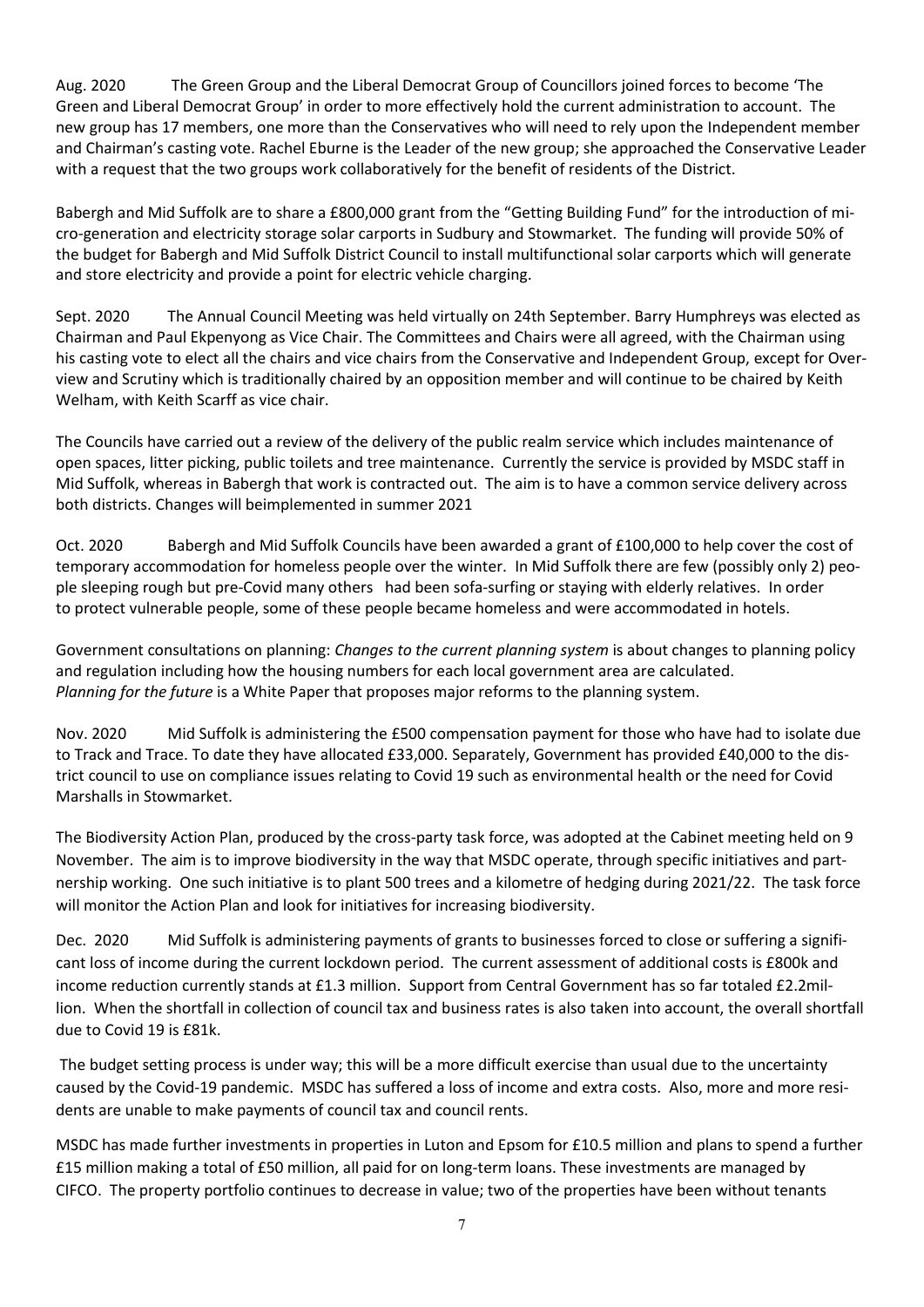and some 30% of rental income is unpaid or delayed. Nevertheless, the Leader of MSDC is quoted as saying, 'Through these careful investments, CIFCO will continue to bring in much-needed income to support our district's recovery post-Covid'.

January 2021 Babergh and Mid Suffolk District Councils will cut their fleet's carbon emissions by up to 90% – supporting the councils' carbon neutral aims. The move follows approval by both councils' cabinets this week, to switch their vehicle fleet to Hydrotreated Vegetable Oil (HVO).

Strategic Asset Management Plan announced following the appointment of a Corporate Manager for Strategic Property, this is being prepared to cover MSDC's physical assets from patches of open space to office buildings -total value £20,987,880. This does not include Gateway 14 nor CIFCO. This will include acquisitions, disposals and monitoring of the estate.

B&MSDC working with Norse Group. The underlying purpose of the Design Guide is to define the quality standards of new development, at all scales, and to create well-designed and well-built places that benefit people and communities

February 2021 MSDC Council: Budget Approved, Council Tax increased 1.66%, equates to £2.80 per year for a band D property, increases in social rents £1.30 per week.

In response to amendments proposed by the Green and Lib Dems Opposition Group the council accepted the motion: "That the General Fund Budget proposals for 2021/22 and four-year outlook set out in the report be approved, *and that recommendations to Cabinet be prepared, using a balanced, cross-party approach, for the allocation of the additional £4.1 million of funding for investment in our local economy, housing, the wellbeing of our residents and in our communities. This cross-party approach would also give consideration to the budget amendments proposed in 2020/21 and 2021/22."*and be funded from reserves*.*

March 2021 Joint Local Plan submitted for examination by the Secretary of State. Following both councils opting to prepare [a Joint Local Plan](https://www.babergh.gov.uk/planning/planning-policy/new-joint-local-plan/joint-local-plan-r19-pre-submission/) in 2016, careful consideration has been given to how the districts will balance the delivery of housing growth, important infrastructure, and essential employment, while safeguarding our natural and historic environment until 2037.

Full Council supports the motion: "That the Council carries out a review of green space to ensure that it is optimising the biodiversity and wellbeing aspects of natural and amenity green space in Mid Suffolk."

Gateway 14 Ltd has submitted a planning application to Mid Suffolk District Council for the development of Gateway 14, a mixed-use business park planned for land adjacent to junction 50 of the A14 in Stowmarket, Suffolk. Gateway 14 is one of a variety of sites in our region to be granted Freeport status.

April 2021 Since March 2020, 6,237 business grants worth £30,041,539 have been paid to businesses in Mid Suffolk. On 31<sup>st</sup> March the COVID support grant scheme ended. However, there are still grants to help with busi**ness rates and a new Restart Grant to help retail businesses open safely.**

May 2021 County Council and Police Commissioner Elections 6th May**.**

End to Virtual Meetings from 7<sup>th</sup> May

Ongoing issues: In the light of recent (and continuing) breaches of planning conditions by developers. Philip Isbell has advised that he is completely revisiting the Enforcement Policy and expects this to be done at Overview and Scrutiny Committee as soon as it can be. He also expects to reconvene the Member Working Group (that was used for the Joint Local Plan discussions) to discuss this in detail.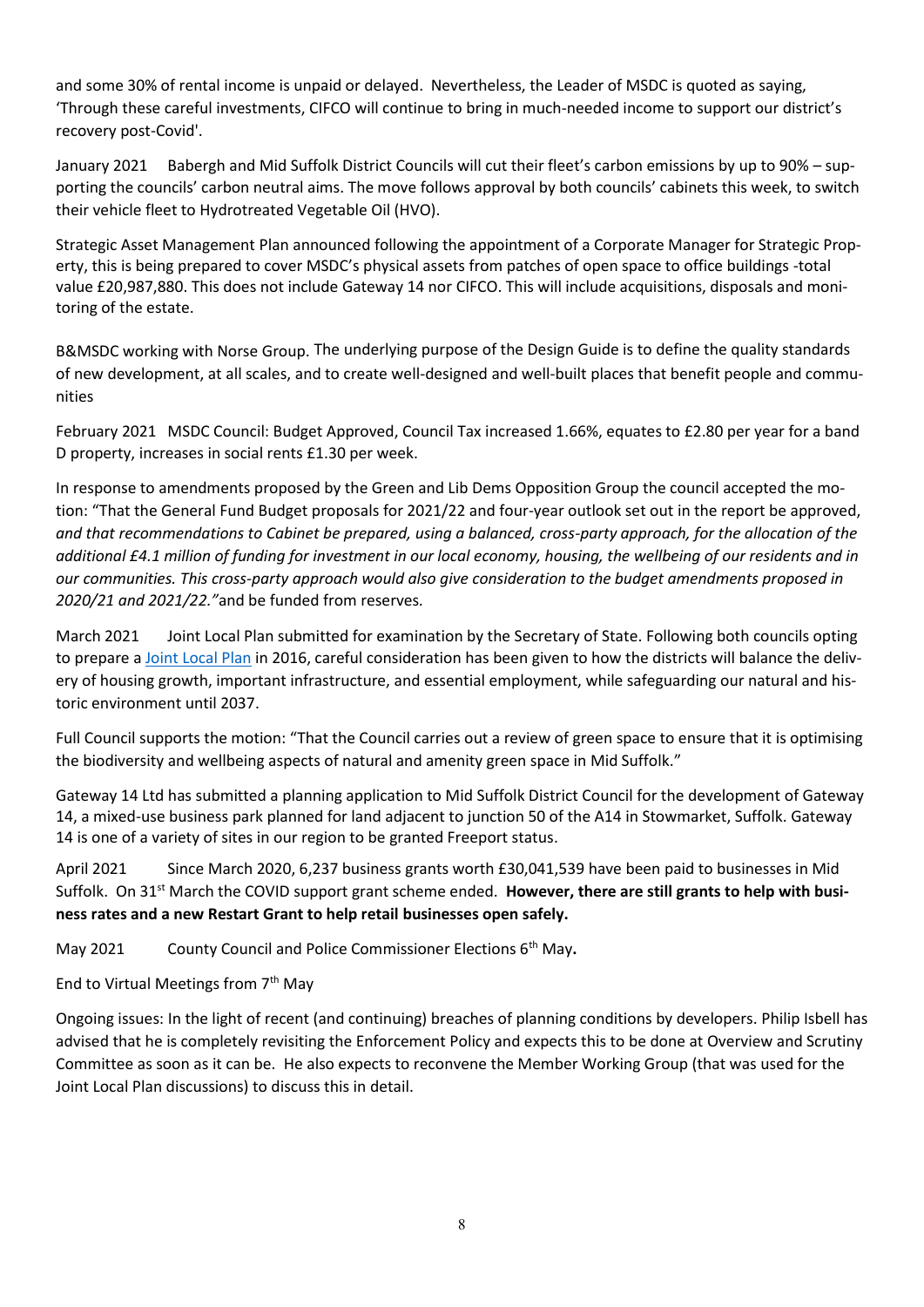# **GISLINGHAM PARISH COUNCIL**

# **CHAIR'S REPORT FOR 2020**

It is an understatement to say that the last year has been an exceedingly difficult period for the Residents of Gislingham. The Parish Council have endeavoured to continue to hold Parish Council Meetings, via Zoom, to ensure that residents can attend and have their say.

I would like to thank all current Councillors for their hard work and commitment whilst on the Parish Council:

| <b>Cllr Christopher Tranter</b><br>(Vice Chair) | I am so pleased that Cllr Tranter has agreed to be Vice Chair for<br>another year and will continue to be our Neighbourhood Watch<br>Co-ordinator.                                                                                                                                                                                                                       |
|-------------------------------------------------|--------------------------------------------------------------------------------------------------------------------------------------------------------------------------------------------------------------------------------------------------------------------------------------------------------------------------------------------------------------------------|
| <b>Clir Ian Urwin</b>                           | I do not wish to single out any particular Councillor on the Parish<br>Council, but Cllr Urwin is our "Bus" Champion and is also the H&S<br>Lead and Playground Co-ordinator, he has certainly had his hands<br>full regarding Charity Meadow. Recently Cllr Urwin undertook a<br>Playground Inspectors course, I am happy to report that he passed.<br>Congratulations. |
| <b>CIIr Jo Clifford</b>                         | Tree Warden                                                                                                                                                                                                                                                                                                                                                              |
| <b>Clir Felix Oliver</b>                        | Parish Council Facebook Co-ordinator                                                                                                                                                                                                                                                                                                                                     |
| <b>Cllr Diana Kearsley</b>                      | A wealth of knowledge with her background as a former District<br>Councillor                                                                                                                                                                                                                                                                                             |
| <b>Clir Jerry Mew</b>                           | New Councillor and eager to take on responsibilities on the Council                                                                                                                                                                                                                                                                                                      |

I would like to mention that we still have 2 Vacancies on the Parish Council if any resident is interested in joining us. Just drop a line to our Parish Clerk, Jane Challis for further details.

Sadly, some Councillors had previously stood down for various reasons and I would like to thank them for their contributions to the Parish Council:

> Cllr Tim Holder Cllr Chris Saunders Cllr Eric Sheehan

Thank you to our County Councillor Jessica Fleming and District Councillor Rowland Warboys for their support and for keeping us updated on what is happening at our County and District Councils. Councillors really appreciate them giving up their time to attend our Parish Council Meetings, sending through Reports and following up on any issues or concerns that residents have made us aware of.

I would also like to thank the many Volunteers in the Village.

**Martyn Bryant** – Footpath Warden (earlier this evening at the Annual Village Meeting Martyn was the first recipient of the newly introduced Award of **"Volunteer of the Year"** for 2020) **Emma Bryant** – Triangle Co-ordinator **Stuart Wells** – Speed Indicator Device Co-ordinator

**Litter Pickers** – Even during the various stages of Lockdown Residents still came out. Thank you it is really appreciated.

**Graham Sullivan** – Speedwatch Co-ordinator (at our meeting in April 2021 Councillors agreed to fund a new Speed Indicator Gun, approved by Suffolk Police, with more up to date technology). So keep your speed down please, Speedwatch are back!!!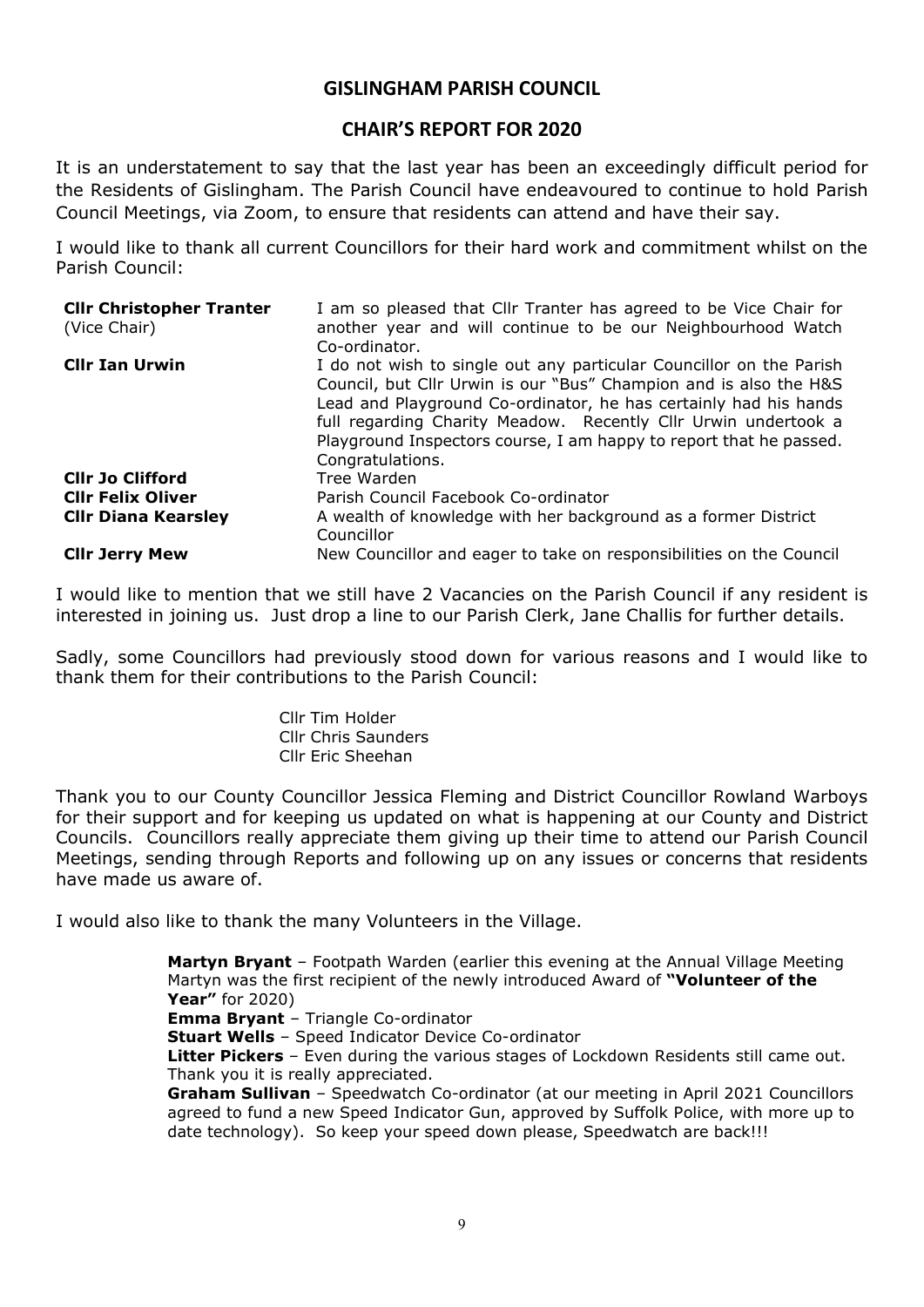Congratulations to FOSM (Friends of St Mary's) for their initiatives and fund-raising events throughout the past years which has led to the Lighting up of the Clock Tower at St Mary's Church, it looks spectacular when you drive, cycle or walk past!

Gislingham Parish Council would like to recognise the contribution made during the Covid-19 Pandemic by **The Messenger** (earlier this evening at the Annual Village Meeting **"The Messenger Team**" were named as the recipients of the **Watson Bowl** for 2020).

In January 2020 we appointed Sally Jarvis as the Parish Clerk/RFO. Sally's previous career was as a Community based Registered Nurse and when the Covid-19 pandemic arrived she realised that she missed Nursing so decided to return to the NHS in July 2020. I would like to thank Sally for her contribution to Gislingham Parish Council. We have still to arrange Sally's "leaving party".

When we advertised the Clerk/RFO vacancy we were approached by Sharlene Budd, an Accounts Manager, who was interested in the role of the RFO but due to other commitments could not undertake the Clerk's role as well. The Parish Council then had a re-think on the two roles of Parish Clerk and RFO (Responsible Financial Officer).

The Parish Council then received an application from Jane Challis for the role of Parish Clerk. Weird world that we live in the interviews were carried out on Zoom and Jane and Sharlene were both duly appointed in July and August 2020 respectively

Initially we did have reservations regarding splitting the roles but it has worked out extremely well and both Jane and Sharlene work closely together (remotely currently of course due to social distancing) and both ensure Councillors are kept up to date on Parish Council matters.

Both Jane and Sharlene have attended the various courses relevant to their roles. SALC (Suffolk Association of Local Councils) quickly put in place Zoom on-line Training for the Clerk and RFO and I know they are both enjoying their roles. Councillors appreciate the contribution made by them both to the smooth running of Gislingham Parish Council.

I would also like to thank SALC for all their updates to Parish Clerks and Councillors during the Covid-19 pandemic, we are living in unprecedented times and they have kept Parish Councils up to date on legislation etc.

Just before the Covid-19 pandemic forced the various Lockdowns the Parish Council were looking into purchasing replacement Litter Bins and additional Dog Waste Bins. These have been purchased and we are currently waiting to have them installed (currently sitting in my Garage). Signage is another item that is currently being addressed within the Village.

# **CHARITY MEADOW**

Unfortunately, when there are "positives" there are also "negatives" there has been vandalism, anti-social behaviour and littering on Charity Meadow over the past year. The Parish Council would love to spend more money on Playground equipment etc but will residents be happy for the Precept and CIL monies to be spent on replacing playground apparatus when the few, not the majority, feel it is their right to damage the equipment? The Parish Council are currently discussing the installation of CCTV with outside Companies who have expertise in combating vandalism etc in Playgrounds and Open Spaces. The issues with Charity Meadow are ongoing and is a regular Agenda Item at the Parish Council Meetings. Residents are very welcome to attend Parish Council meetings which are on the third Monday of the month and from June will be returning face-to-face.